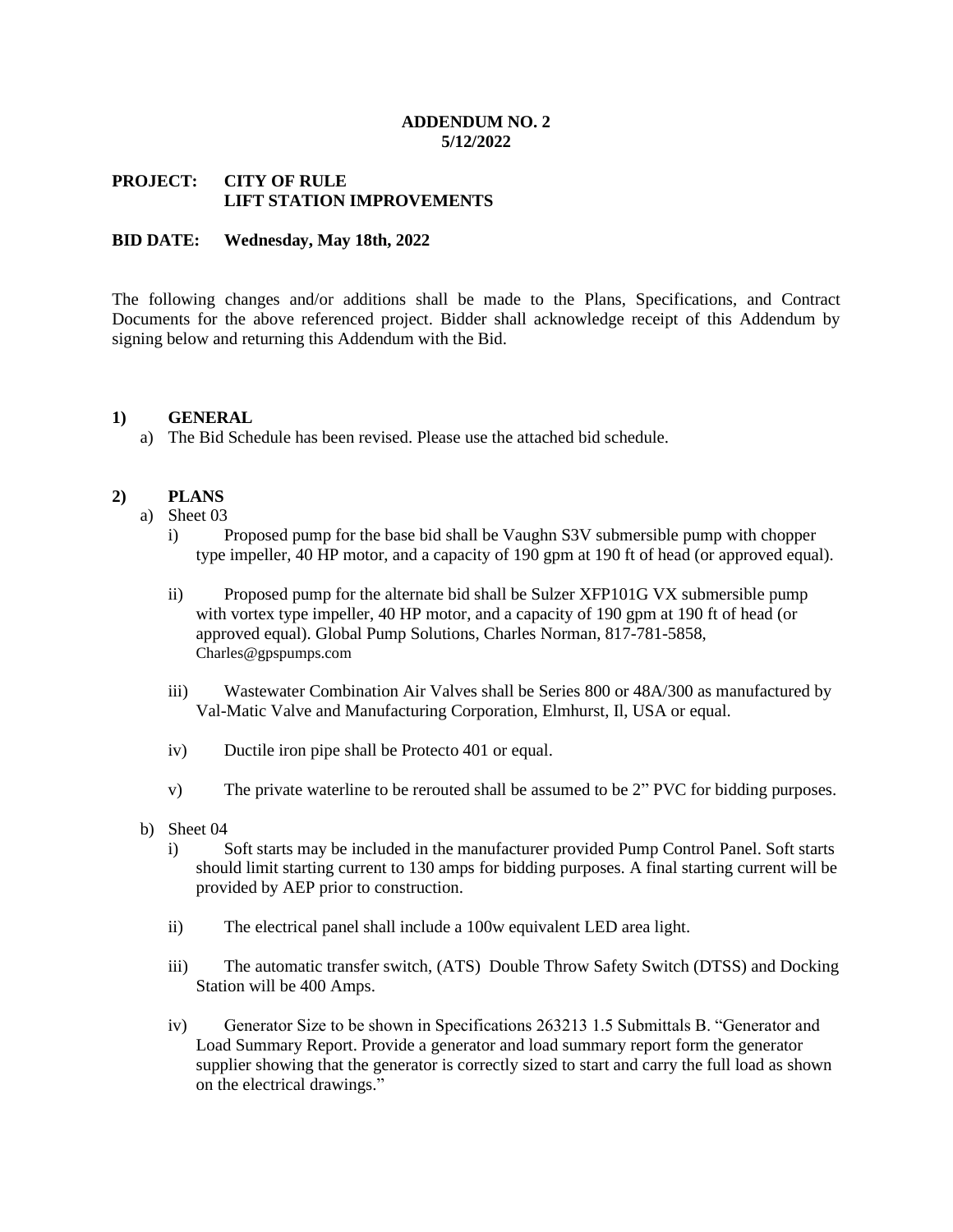- c) Sheet 8
	- i) The proposed force man is 4" diameter. All references to 6" force main or fittings shall be changed to 4".

**Prepared by:**

**JACOB | MARTIN**

**Bidder's Acknowledgment**

\_\_\_\_\_\_\_\_\_\_\_\_\_\_\_\_\_\_\_\_\_\_\_\_\_\_\_\_\_\_\_\_\_

\_\_\_\_\_\_\_\_\_\_\_\_\_\_\_\_\_\_\_\_\_\_\_\_\_\_\_\_\_\_\_\_\_

**Date**